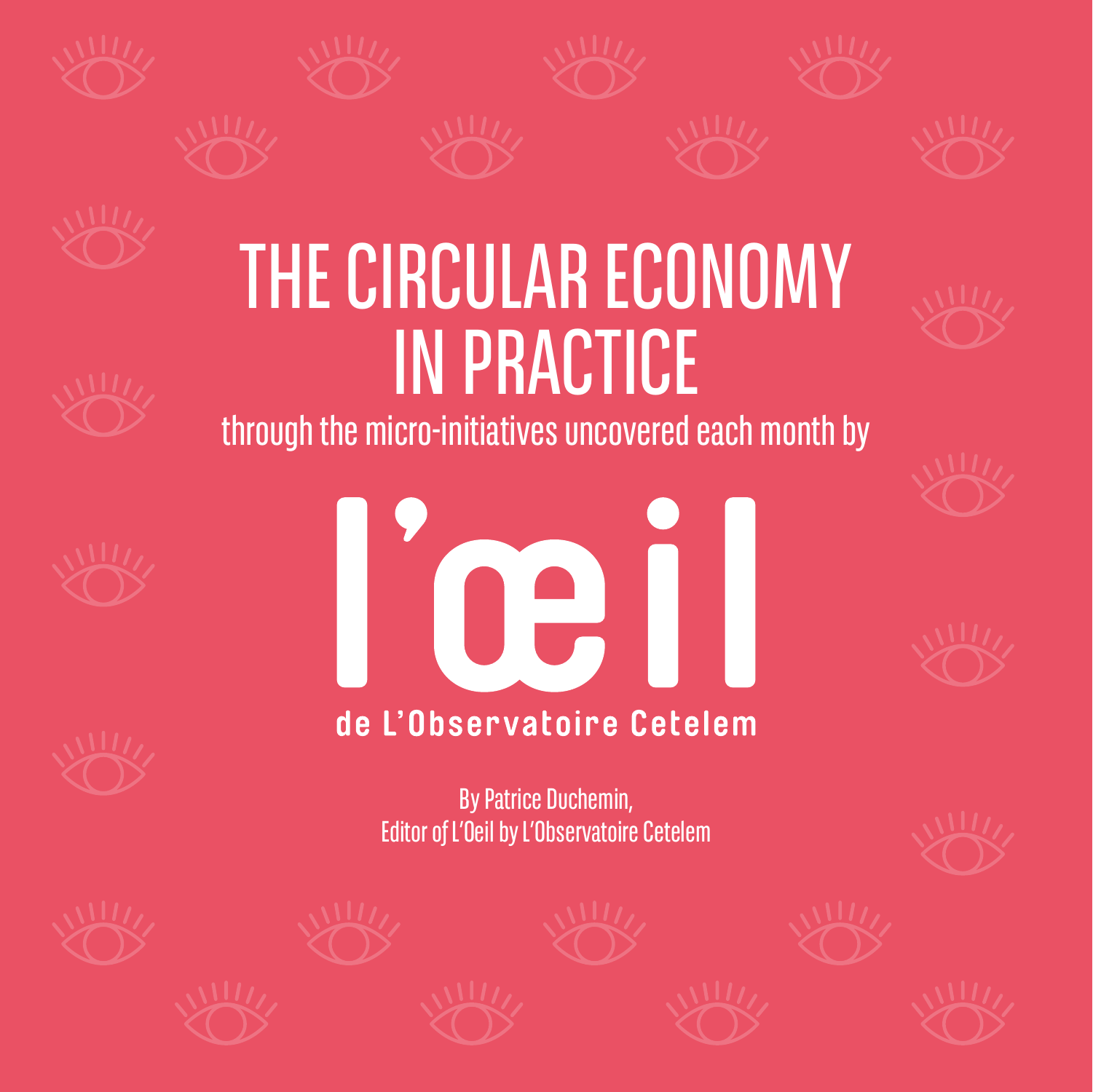# THE CIRCULAR ECONOMY AS A TOOL FOR TRANSFORMATION

Having been revitalised by the circular economy, which has prompted the emergence of consumer entrepreneurs and assigned them the task of driving circularity, retail now has everything it needs to provide a forum for people to meet and trade. It now operates in closer concert with the online platforms, marketplaces and second-hand websites that fuel interaction between all those who are inspired by the same values, the same desire to share and reinvent, and the same urge to act responsibly, based on the principles of civic engagement and citizenship. The concept of community retail may soon become a reality. The future is already here.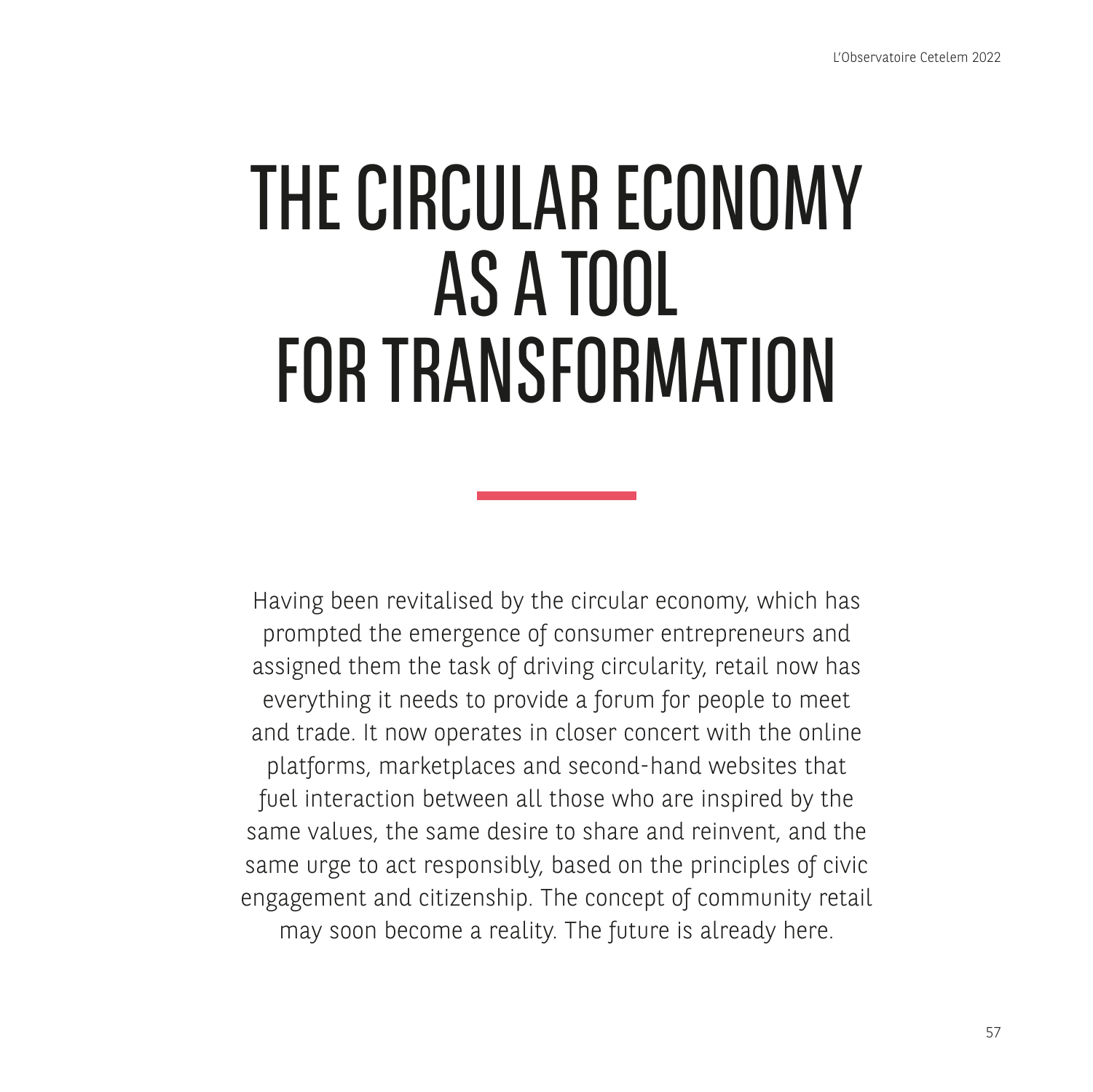# **THE RISE OF THE CONSUMER ENTREPRENEUR**

#### **THE FIGURE OF THE CONSUMER ENTREPRENEUR IS A QUESTION OF TRANSFORMATION**

What is transforming is the role of individuals, because buyers are increasingly becoming occasional sellers. Their awareness is also transforming, because they are increasingly considering the impact of their purchases on the environment. And their desires are being transformed by the opportunity they now have to shape the products that are aimed at them. Having traditionally considered consumers purely

in terms of their purchasing power, brands and retailers are discovering that individuals now have the power to sell their old goods, a willingness to buy more responsibly and a newfound sense of creativity. All of these are signs of their eagerness to gain greater control over their consumption.

We are not born entrepreneurs of our own consumption, we become so gradually because our environment is conducive to these practices. Transforming this potential into behaviours and even into habits is now one of the missions of all brands and retailers.

Traditionally, the consumer has been seen as the final destroyer, as the party who ends the life cycle of a product when they decide to dispose of it. With the development of the circular economy, consumers are becoming more entrepreneurial about their own consumption and thus becoming more complex figures. This is a development that is profoundly altering the practices of brands and retailers.

- *In Los Angeles, second-hand store Redress is now renting out clothes rails to its customers. Each rail can hold up to 50 items that an individual wishes to sell. Bookings are made online and customers are free to set their own prices, share their rail with a friend and post an ad on social media.*
- *Textile retailer Kiabi now has its own second-hand department. There, customers can buy pre-owned clothing, but also drop off items they no longer need. These items don't have to be from the Kiabi brand.*
- *In Metz, Lens, Forbach and Haguenau, Cora hypermarkets now feature corners where used products can be bought and sold, thanks to a partnership with the Easy Cash chain. In Belgium, the Cora hypermarket in Rocourt hosts a corner in conjunction with Cash Converters, which specialises in buying and selling second-hand items.*

The more consumers contribute to the circular economy, the more aware they will be of the ecological and human issues that their consumption links into. First and foremost, becoming a consumer



- *The H&Mstore in Stockholm features a machine, christened Loop, that recycles clothes before its customers' eyes. Garments are washed and then shredded into fibres, which are filtered and carded to obtain a new thread that is ready to be woven.*
- *Simple Maps is an app that displays a map allowing users to find the most responsible associations, businesses and restaurants near them. The more an organisation respects the environment and supports a zero-waste approach, short supply chains and the circular economy, the more visible its logo will be on the map.*
- *To valorise its organic waste, the Super U supermarket in Evron (near Le Mans) transforms everything that would previously have ended up in the bin into compost, which customers are free to use.*
- *IKEA and Dutch sustainable jeans manufacturer Mud Jeans have joined forces to offer a couch cover made from 40% recycled jeans. The cover fits the Klippan model the furniture retailer has been selling since 1980.*

### **BEING BOTH A BUYER AND A SELLER**

To encourage the emergence of consumers who are both buyers and sellers, various retailers are changing the ways in which their departments are organised and their products are sold. A revolution.

- *La Redoute recently launched a website that allows consumers to sell their old items. The proceeds of sales are converted into kitties or vouchers that can be redeemed for products from its catalogue. This new service has been christened La Reboucle.*
- *Set up in the centre of Lille, Greendy Pact is a store that allows customers to drop off clothing they no longer wear in exchange for a virtual currency known as Greendy, which is credited to their online account and can be spent on other items collected by the shop.*
- *Startup Redonner rewards private individuals for the clothes they donate. All they have to do is bring their items to a collection point for recycling and take a photo of the goods to receive Re points, an exchange currency that gives them access to discounts from the startup's partner brands.*
- *To encourage customers to recycle, Veepee has come up with the Re-cycle service, which rewards them with a voucher whenever they return clothes or accessories from a specific brand. After Aigle, the focus turned to Jennyfer. Lightly used clothes are put back into circulation on Veepee Re-cycle, while the rest are recycled.*

Some retailers are going as far as to invent new systems of equivalence between what is sold and what is bought. This is one way of encouraging buyers to become sellers.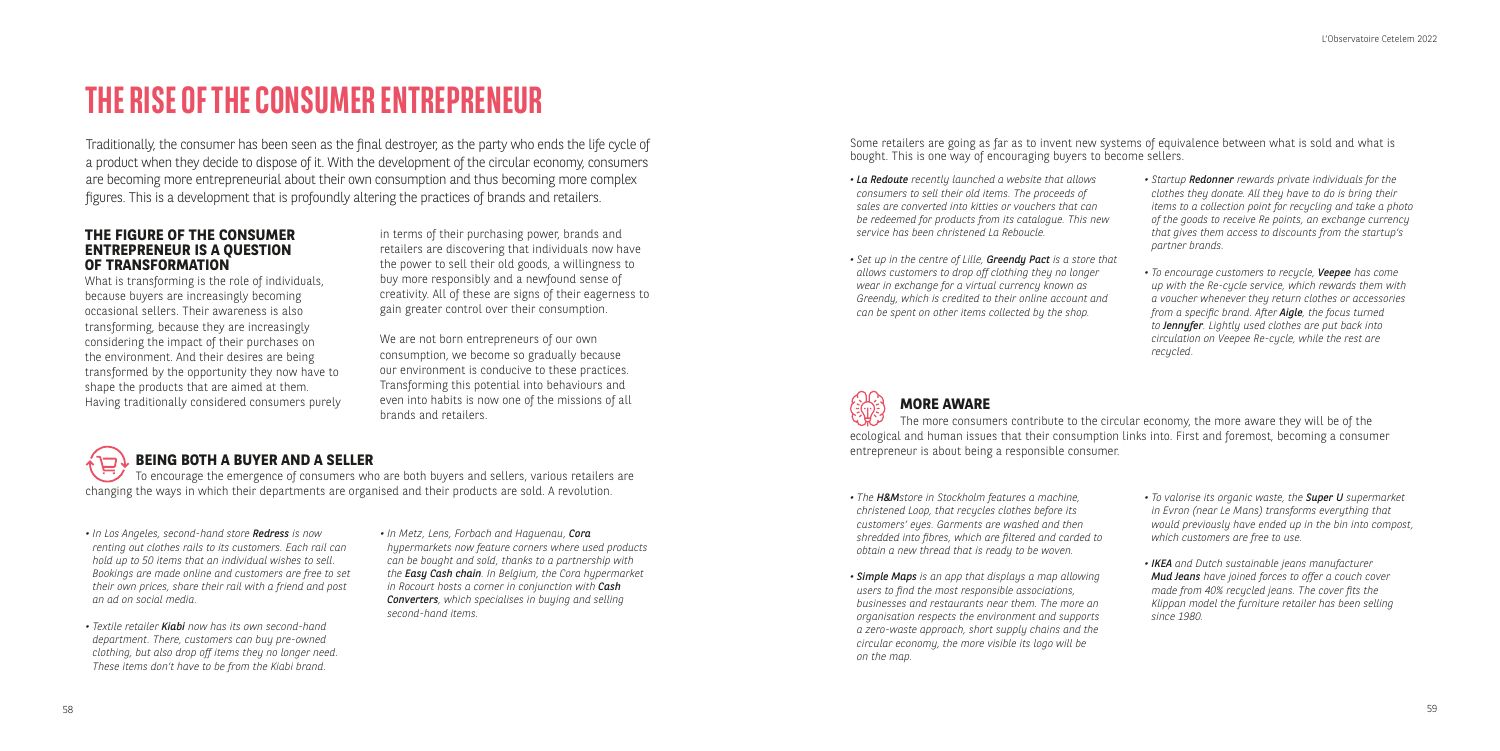The development of the circular economy is also having an impact on the role of retail. Its purpose is no longer just to sell, but also to facilitate the circulation of products in order to extend their lifetime for as long as possible.



#### **MORE RE-CREATIVE THAN EVER**

Recycling, reusing or reducing the impact of a product are not just ways for consumers to announce their values to the world. They also allow them to express their creativity. For consumer entrepreneurs, personal expression can also serve the collective interest.

- *In Pantin, La Requincaillerie strives to promote self-manufacturing and the recovery and re-use of materials. The site has a collection point, a shop and a workshop, Fabricothèque, which is accessible to local residents, associations and institutions.*
- *Upcycling brandSuper Marché has teamed up with Leboncoin to market a collection based on clothes sold via the latter. The items are assembled at a sewing and professional integration workshop in L'Île-Saint-Denis and 50% of the profits generated are donated to the humanitarian charity Fashion Revolution France.*
- *Mail order company Blancheporte has called upon the services of the Plateau Fertile manufacturing workshop in Roubaix to give a new lease of life to unsold linen and make it marketable once again, by turning it into bags and luggage accessories.*

Creative professionals are seizing upon the success of the circular economy to come up with new concepts and materials. Imagination takes centre stage!

- *Ashoka Paris, a young Parisian leather goods label, has designed a line of bags made partially from dried apple peels, which are ground into powder before being mixed with cotton and polyester.*
- *British designer Stella McCartney recently launched its first garments made from a mushroom-based alternative to leather.*
- *In Belgium, sustainable drugstore La Ressource offers its customers private and personalised sessions to teach them how to make their own cosmetics and cleaning products in less than 30 minutes.*

#### **ITS NEW CHALLENGE REVOLVES AROUND THE FLOW OF GOODS**

Today's shops are points of sale and, in some cases, living spaces. Tomorrow, they will be places where people interact and products are given a new lease of life. Having always been synonymous with accumulation and "utilisation", consumption is becoming increasingly synonymous with circulation, through refurbishing and renting, but also

# **RETAIL AS A DRIVER OF CIRCULARITY**

**REFURBISHING** To give their products a new lease of life, brands must see their stores as the beginning of a new story. But this can also be an opportunity to showcase their know-how.

- *Shoe manufacturer Weston has opened a new department, dubbed Weston Vintage, in its two Parisian stores. It will offer discontinued models that have been restored by the brand.*
- *Eram has set up a system whereby shoes from any brand can be refurbished in its stores on a cobbler's bench positioned to allow customers to watch, the aim being to add a little life to the shop and demonstrate its know-how.*

with "resurrection", through restoration and transformation. Circulation is becoming essential.

The circular economy has turned traditional retail practices on their head. It offers a wealth of opportunities for retailers to differentiate themselves from their e-commerce rivals and to offer new experiences that can meet their customers' growing appetite for surprise. The circular economy is a fantastic opportunity for retail.

*• In Bordeaux, at its store on the Darwin brownfield site, sustainable sneaker brand Veja has set up a cobbler's workshop (to refurbish used pairs of sneakers) and a space where shoes that are beyond repair are collected and recycled. It also offers prototypes and sneakers with minor defects at reduced prices, as well as pairs from old collections.*

### **RECLAIMING**

Extending the life of products is all about putting discarded goods back into the consumption cycle. When retail acts for the greater good while also promoting its know-how.

- *Retailer Jardiland uses the Too Good To Go app to sell plants that are nearing the end of their cycle at discounted prices. Around 100 of its stores already offer this service.*
- *Nous, the anti-waste grocery store, offers products that supermarkets reject (short use-by dates, damaged packaging, "ugly" fruit and vegetables), as well as surplus production, at an average discount of 30%.*
- *In the Netherlands, one Albert Heijn store suggests that customers drop off their old clothes at an automated collection point in exchange for 50 cents off their purchases. The system works like a bottle deposit.*

The desire not to waste anything can also lead retailers to create outlets where reclamation goes hand in hand with creativity.

*• The Body Shop recently opened stores in Dijon, Marseille and Anglet based around a new concept, dubbed Activist Maker Workshop. One feature that*  *marks the stores out is the use of second-hand furniture in their interior design. The concept was first launched in London.*

- *Castorama offers a collection service for old jeans, which are turned into acoustic and thermal insulation. The scheme is run in partnership with Le Relais, an association specialising in professional reintegration.*
- *In three of its stores and as part of its environmental initiatives, Kiabi is trialling recyclable hangers made from used textiles. These can subsequently be collected to be recycled anew.*
- *South Korean automaker Hyundai has used airbags, windscreens and other parts from vehicles that have reached the end of their useful life to create a clothing collection dubbed RE : Style. It now sells these items via the online stores of L'Eclaireur and Boon the Shop.*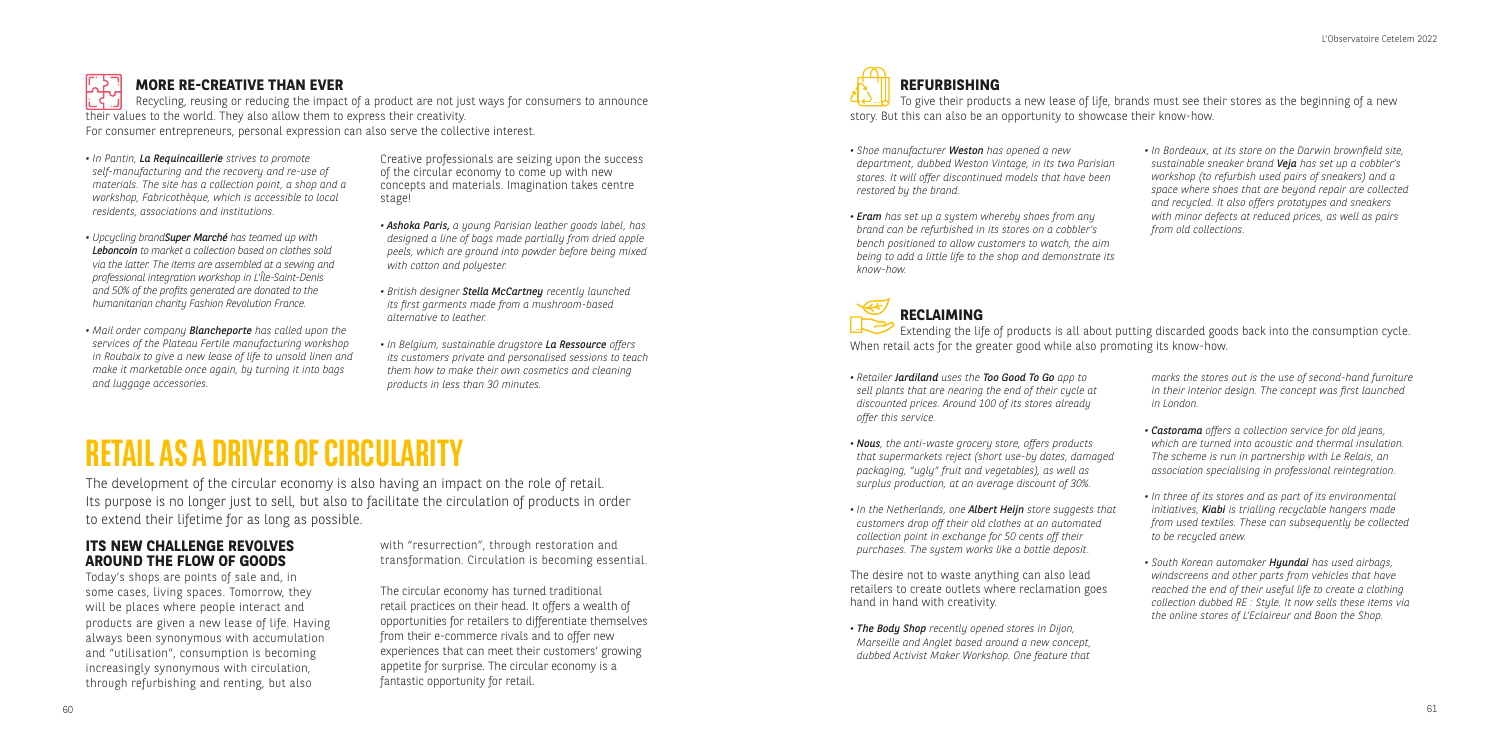#### **REPAIRING**

In response to the suspicion that brands are engaging in planned obsolescence, some have decided to offer the option of repairing the products they sell, thus creating new forms of relationship with their customers.

- *Fashion retailer Jules offers a clothing repair service in 13 of its stores. Customers who are cardholders receive one free repair and two free alterations.*
- *IKEA now offers spare parts online, enabling customers to repair broken furniture or freshen up old furniture by buying new covers or table legs, for example.*
- *Retailer King Jouet sells a range of spare parts, manuals and user instructions to encourage buyers to repair toys rather than throwing them away.*



**RENTING** Renting may well be the form of consumption that best epitomises the circular economy. It allows you to possess and enjoy a product, but only temporarily, so that others can enjoy it too.

- *An H&M store in Stockholm allows customers to rent skirts and dresses from its eco-friendly Conscious Exclusive collection. For a fee of 350 Swedish krona (€32) per garment, members of the programme can borrow up to three items for one week.*
- *It is now possible to rent furniture from Ligne Roset with an option to purchase after five years. The rental service includes a free clean and a visit from an interior designer to help choose the right furniture. Recovering and refurbishing this furniture will allow the retailer to market a second-hand offering in the future.*
- *Twinset, an Italian women's fashion brand, has launched Pleasedontbuy, an offering devoted entirely to renting out clothing for special occasions, such as ceremonies, birthdays and job interviews, with a special focus on Generation Z, which is yet to represent a significant proportion of its clientele.*
- *In Belgium, Decathlon is trialling the rental of sports equipment at six of its stores. Christened We Play Circular, the offering includes 40,000 models whose rental price varies according to the duration and which consumers can subsequently buy.*